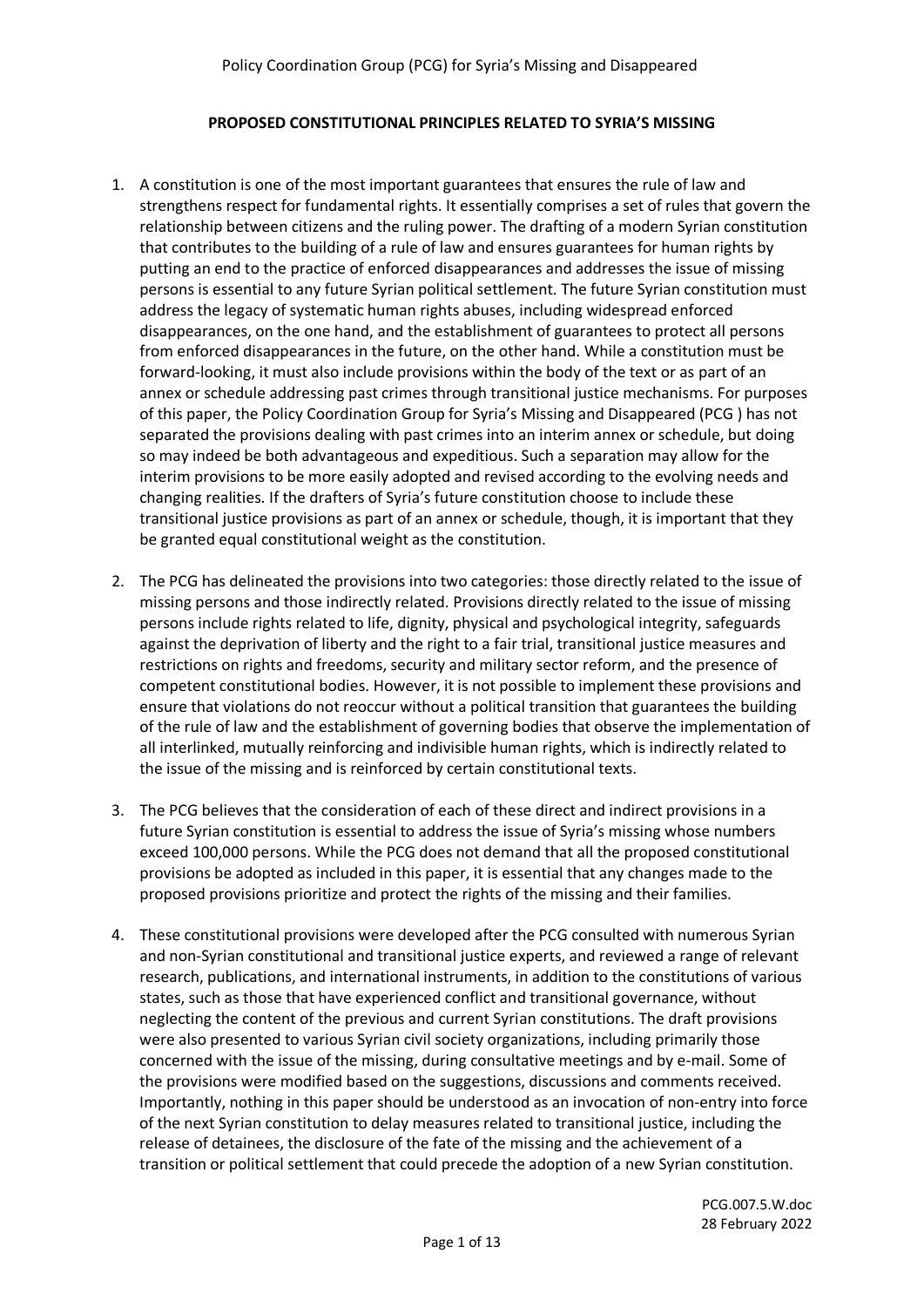#### **CONSTITUTIONAL PROVISIONS DIRECTLY RELATED TO THE ISSUE OF THE MISSING**

#### **I. RIGHTS AND FREEDOMS**

#### **i. The Right to Life and Dignity**

- 1. Human life is sacred and inviolable.
- 2. The State shall guarantee respect for and protection of human dignity.

#### **ii. The Deprivation of Liberty Safeguards and the Right to a Fair Trial**

- 1. The State shall protect individual freedom from infringement. Arrests and house searches without a warrant, without legal justification and without revealing the identity of the executing authority shall be prohibited.
- 2. The accused shall have the right to remain silent and any person arrested or detained shall not be interrogated in the absence of his or her lawyer. Confession obtained under torture or duress shall not be admitted into evidence.
- 3. All persons deprived of liberty shall have the right to communicate with their family or any other person of their choice within hours of arrest.
- 4. The extension of detention without judicial proceedings shall be prohibited, and the accused shall have the right to challenge the lawfulness of the arrest, to be brought before a court within 48 hours, which shall decide whether the detention continues or ceases in accordance with the law.
- 5. The prison is a correctional and rehabilitation facility. Detention of persons shall be permitted only in designated and officially recognized places, all of which shall be subject to supervision by the judiciary and the Human Rights Commission. Discrimination between persons deprived of liberty in treatment or in litigation and other legal proceedings shall be prohibited.
- 6. The State shall prepare official and updated records containing the names of persons deprived of liberty, as well as the date, time and place of detention, the arresting authority, the detaining authority, the date and time of reception, the reasons for detention and the health conditions of the detained.
- 7. Members of the Human Rights Commission, relatives of the person deprived of liberty, his or her representatives or lawyer shall have the right to access the information contained in the official records mentioned in the preceding paragraph and its update. The State shall ensure that these individuals are protected from intimidation, ill-treatment or violations of their fundamental rights for requesting information about the person deprived of liberty.
- 8. Every accused person is innocent until found guilty by an irrevocable court judgement. The multiplicity of levels of appeal in court shall be guaranteed.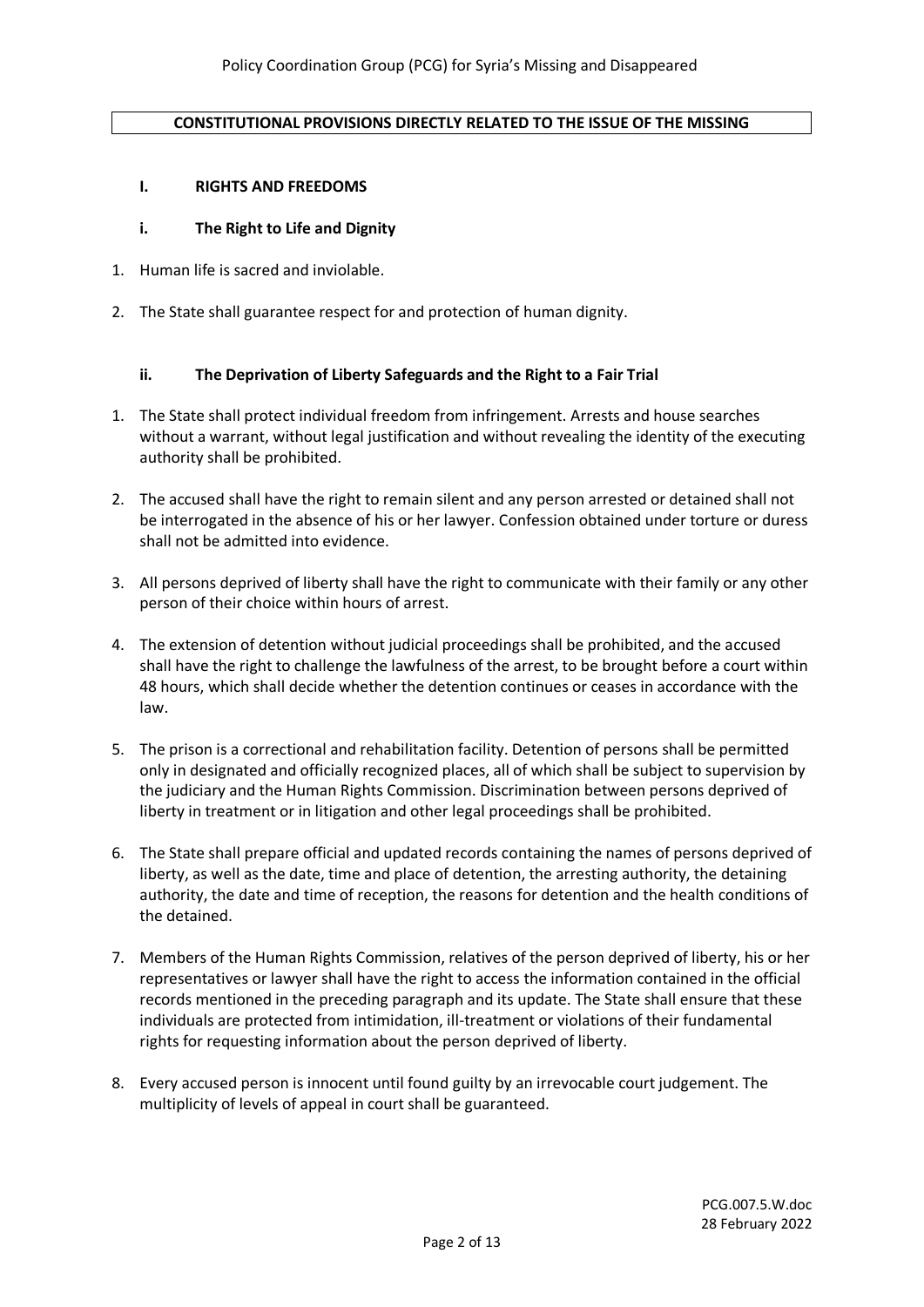- 9. Punishment shall be personal. There shall be no crime or punishment except as provided by law. Criminal laws shall not have a retroactive effect and no penalty shall be inflicted except by an irrevocable court judgement.
- 10. The right of defense before the judiciary shall be guaranteed. Court hearings shall be held in public, except in cases where secrecy is required by law for objective reasons and in accordance with the International Bill of Human Rights. Verdicts shall be pronounced in open court.
- 11. The State shall guarantee the independence of lawyers and the right to legal assistance for those who need it in criminal cases.
- 12. The State shall compensate for unlawful arrest, pre-trial detention or arbitrary detention, as well as for the damage resulting from the execution of a sentence following a judicial decision that turned out to be wrong.
- 13. The establishment of special courts and the trial of civilians before military courts shall be prohibited.

### **iii. Physical and Mental Integrity**

- 1. The State shall guarantee the provision of the necessary food, adequate sanitary conditions, and medical care in all places of deprivation of liberty.
- 2. The State shall take all necessary measures to prevent anyone from being subjected to torture, cruel punishment, inhuman or degrading treatment.
- 3. The State shall ensure that no one is subjected to enforced disappearance or arbitrary detention.
- 4. No exceptional measures or circumstances may be invoked to justify the practice of enforced disappearance, torture, cruel punishment, inhuman or degrading treatment.
- 5. The invocation of orders and instructions from superior officials shall not absolve the perpetrator of the crime of torture, enforced disappearance or arbitrary detention from responsibility and punishment.
- 6. The penalty shall be increased if the perpetrator of the crime of enforced disappearance, arbitrary detention or torture abuses his public position or the authority delegated to him or her to commit the violation, and the penalty shall apply to the perpetrator, instigator and accomplice. The penalty shall be increased if the violation is accompanied by sexual or genderbased violence, or if it is committed against a minor or a physically disabled person.
- 7. Anyone who has knowledge of an enforced disappearance, arbitrary detention or an act of torture and does not report it to the Public Prosecutor's Office shall be punished by imprisonment.
- 8. The Public Prosecutor's Office shall initiate proceedings and prosecute those responsible as soon as it has knowledge of the occurrence of an enforced disappearance, arbitrary detention or act of torture.
- 9. Victims, their legal representatives, or the Human Rights Commission shall have the right to request the initiation of a lawsuit against the perpetrators of the crimes or violations mentioned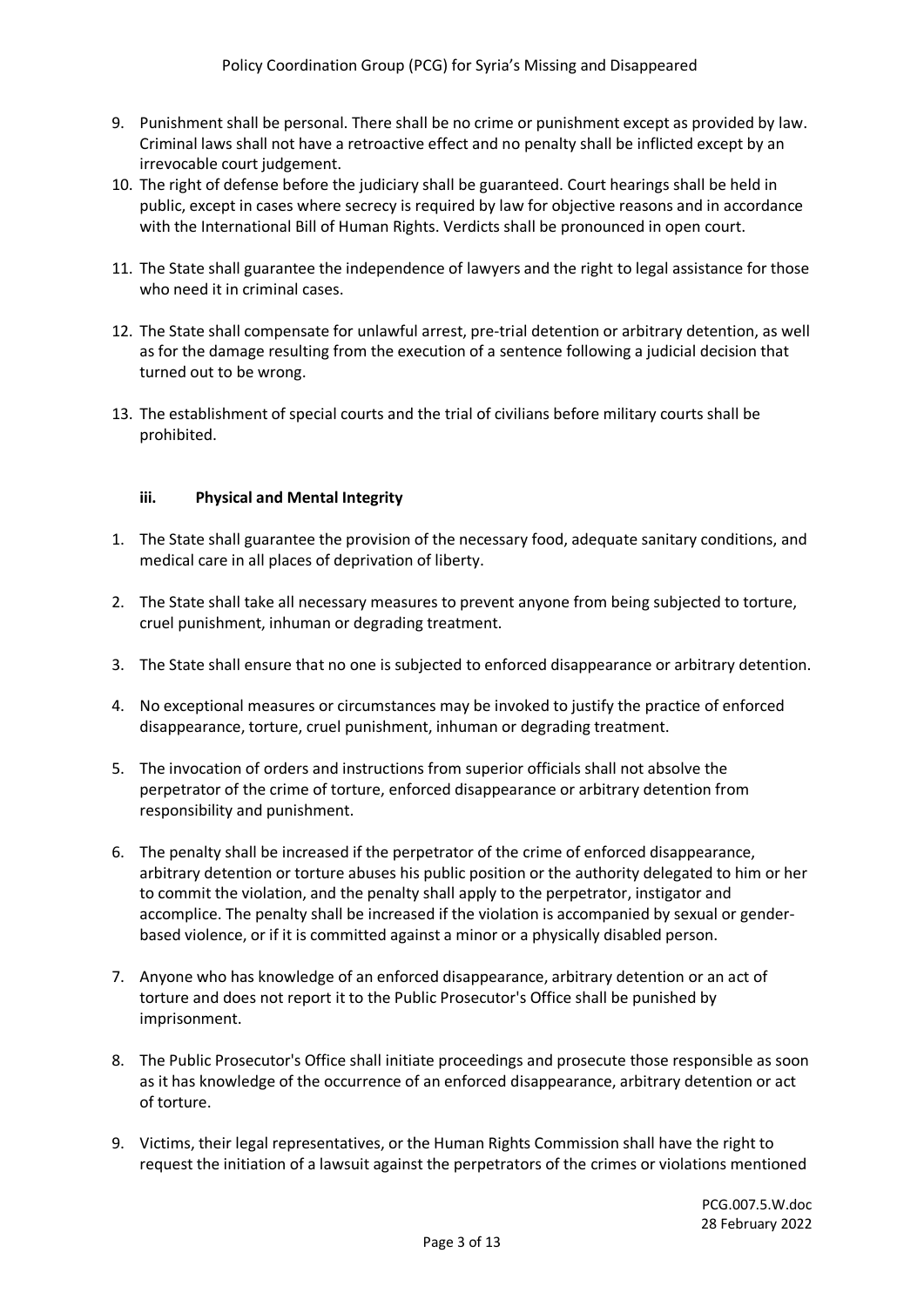in this article.

- 10. The State shall guarantee the safety of the initiators referred to in the preceding paragraph and ensure that they will not be subjected to damages or other retaliatory measures.
- 11. The State shall ensure the right of the victims and/or their families to compensation and reparations in the event of a proven violation.
- 12. The crimes of arbitrary detention, enforced disappearance and torture shall not be subject to prescription and shall be excluded from amnesty and pardon.
- 13. The State shall guarantee the right of political asylum to aliens. No alien may be expelled, deported or extradited to another state if there is reason to believe that he or she may be subjected to torture, execution, enforced disappearance or other violations of his or her fundamental rights.

# **II. RESTRICTIONS ON RIGHTS AND FREEDOMS**

- 1. Constitutional rights and freedoms shall not be restricted except to a very limited extent and as may be necessary in the State of law to ensure public safety, public order, the protection of public health or the rights and freedoms of others.
- 2. No restrictions shall be imposed except in accordance with law provisions announced and published in the Official Gazette.
- 3. Each restriction shall be proportionate to the aim sought, and the core or substance of the fundamental rights shall not be compromised.
- 4. A state of emergency, martial law or mobilization shall not be declared and extraordinary measures shall not be taken unless the following conditions are met:
	- a. The existence of a serious danger and a situation that threatens the safety and security of the country;
	- b. Determining the areas over which these measures are imposed in accordance with the preceding paragraph;
	- c. Obtaining the approval of at least two-thirds of the members of Parliament;
	- d. Setting the duration of the state of emergency, martial law, mobilization or extraordinary measures to thirty days maximum, renewable once during the calendar year for the same period, with the approval of two-thirds of the members of Parliament each time;
	- e. Providing the possibility of challenging the constitutionality of the declaration of a state of emergency, martial law, mobilization or extraordinary measures and all laws derived therefrom before the Constitutional Court;
	- f. Ensuring that constitutional rights are restricted only minimally and proportionately to the prevention of grave and immediate danger;
	- g. Prohibiting civil actions in military courts;
	- h. Ensuring that there is no discrimination in the application of these measures based on race, color, sex, language, religion, caste, social origin, religious, philosophical or political beliefs, sexual orientation, economic status, physical or mental disability, or any other form of discrimination;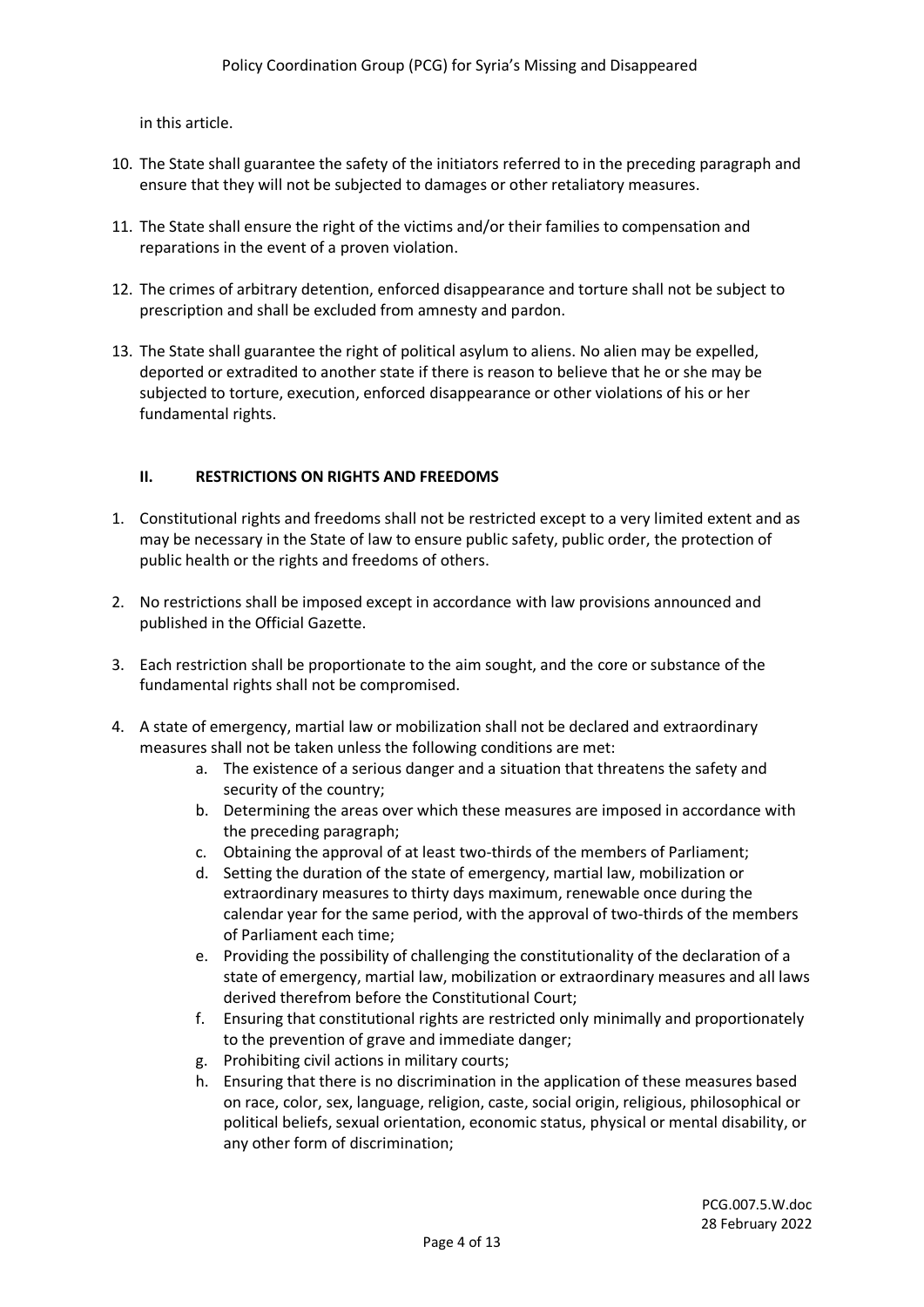- i. Prohibiting the impairment of rights related to dignity, life, physical and mental integrity;
- j. Ensuring that such measures do not contravene international human rights law and international humanitarian law;
- k. Publishing the state of emergency, martial law, mobilization or extraordinary measures in the Official Gazette as soon as they are declared;
- l. Terminating these measures as soon as the grounds for their imposition cease to exist.
- 5. Any amendment to the Constitution that undermines the guarantees of the rights and freedoms set forth in the Constitution shall be prohibited.

# **III. PROTECTION OF VULNERABLE GROUPS AND VICTIMS OF VIOLATIONS**

1. The State shall guarantee the provision of all forms of assistance, including financial and social services, to the families of disappeared persons and victims of torture, arbitrary detention, enforced disappearance, and summary execution, and shall endeavor to support their participation in society.

# **IV. THE SECURITY AND MILITARY SECTOR**

- 1. The army shall assume the duty of defending the homeland, ensuring its independence and the security of its territories, and protecting its population. It shall perform its duties impartially, without interference in political life and with respect to the individual and public rights and freedoms.
- 2. The security services shall work to ensure the security of the population, to instill a sense of reassurance, to maintain public security and to support sustainable peace. They shall be committed to complete impartiality and non-interference in political life, and shall perform their duties while respecting the human rights and freedoms of citizens.
- 3. Army and security service personnel, as well as their contractors, shall be subject to the principles of transparency, accountability and responsibility for any violations committed by them.
- 4. The State shall take all necessary measures to raise the awareness of the army and security services personnel, as well as their contractors, of the culture of human rights.
- 5. The establishment of armed organizations or agencies, or security branches in contravention of the provisions of the Constitution shall be prohibited.
- 6. A neutral civilian body is formed to monitor the conduct of the army and security services and their contractors. Half of the members of this body shall be appointed by the Parliament, and the other half shall be appointed by the Human Rights Commission. This body shall submit periodic reports to the Parliament containing recommendations for improving the work of the army and security services and for holding accountable or expelling violators of the constitution and laws. The State shall guarantee the necessary protection to the members of this body and no member may be removed from office except in cases provided for by law and in accordance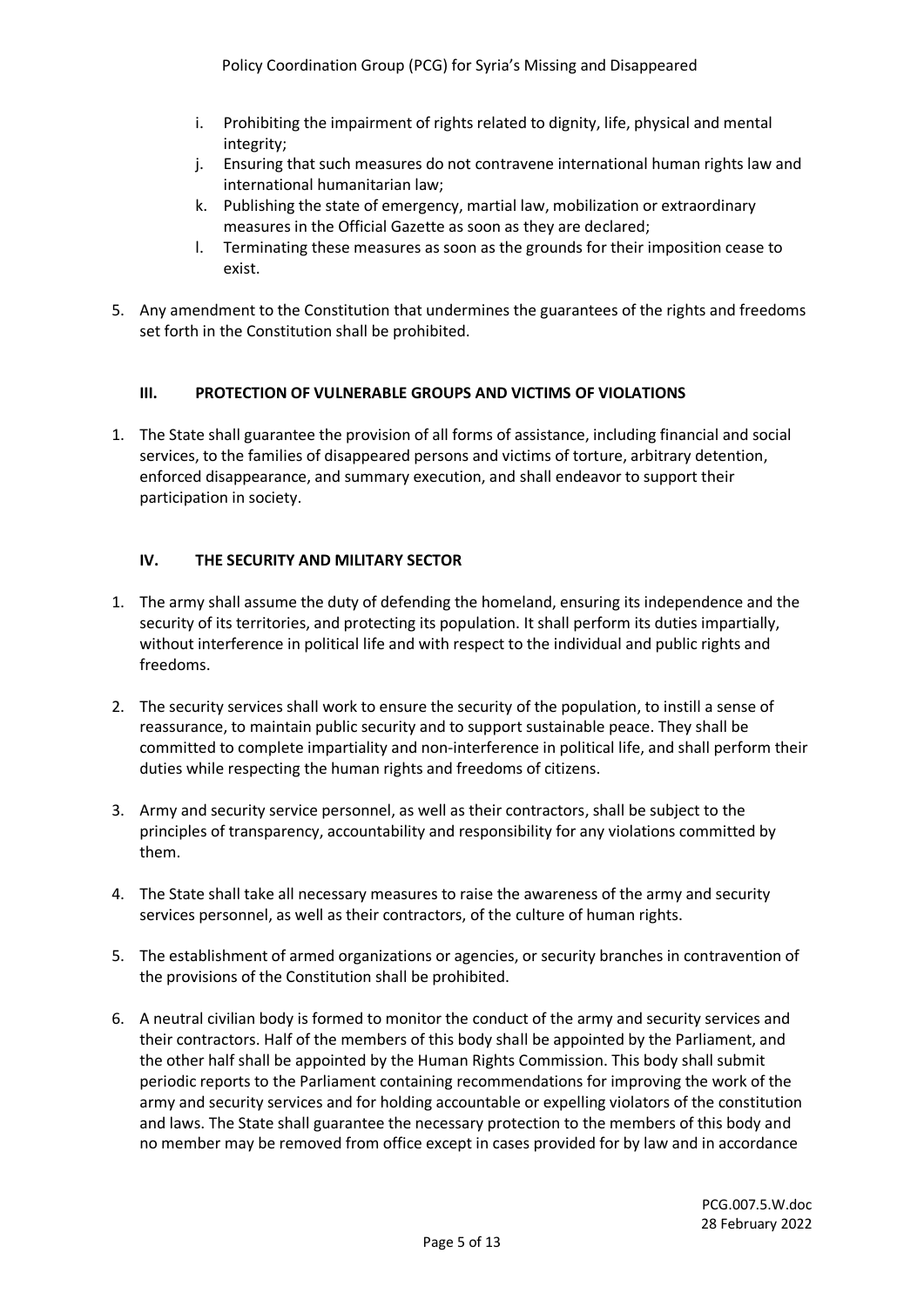with fair, impartial and independent procedures. The members of this body shall be accountable only to the judiciary and the Parliament.

7. The State shall guarantee the right to conscientious objection and the possibility of replacing military service with civilian service. It shall be prohibited to compel a person to join the army, the security services or any other military organization.

## **V. CONSTITUTIONAL BODIES AND TRANSITIONAL JUSTICE**

### **i. Human Rights Commission**

- 1. A permanent Human Rights Commission shall be composed of competent, experienced, impartial, professional and reputable members, half of whom are appointed through a competition ensuring objective, transparent and fair selection criteria, and half of whom are appointed by the Parliament and in consultation with civil society organizations concerned with the respect and promotion of human rights.
- 2. The Human Rights Commission shall have a legal personality and financial and administrative independence. The State shall allocate annual financial resources to the Commission to carry out its tasks and to cover its expenses.
- 3. At least one-third of the total number of seats shall be reserved for women. Consideration shall be given to the proper representation of victims of human rights violations, to the diversity of expertise and specializations, as well as to the representation of governorates and societal forces in the composition of the Commission.
- 4. The term of office of the members of the Commission shall be four years, renewable once. No member may be removed from office except in cases provided for by law and in accordance with fair, impartial and independent procedures.
- 5. The State shall provide the necessary protection to the members of the Commission to enable them to perform their duties independently and impartially. Members of the Commission shall be accountable only to the judiciary and Parliament.
- 6. The Commission shall protect and promote human rights, disseminate its culture, monitor and investigate violations, receive complaints in this context and follow up on them with the relevant authorities.
- 7. The Commission shall conduct research in the field of human rights and publish annual reports which shall be discussed at a session of the Parliament dedicated to that end. The Commission shall contribute to the development of programs for human rights education in schools, universities and professional settings.
- 8. The Commission shall have the right to visit all prisons and detention and confinement centers, investigate violations, submit complaints to the relevant authorities, make recommendations and monitor their implementation.
- 9. The Commission shall cooperate with the United Nations mechanisms and regional and national institutions of other states concerned with the promotion and protection of human rights so as to achieve its objectives.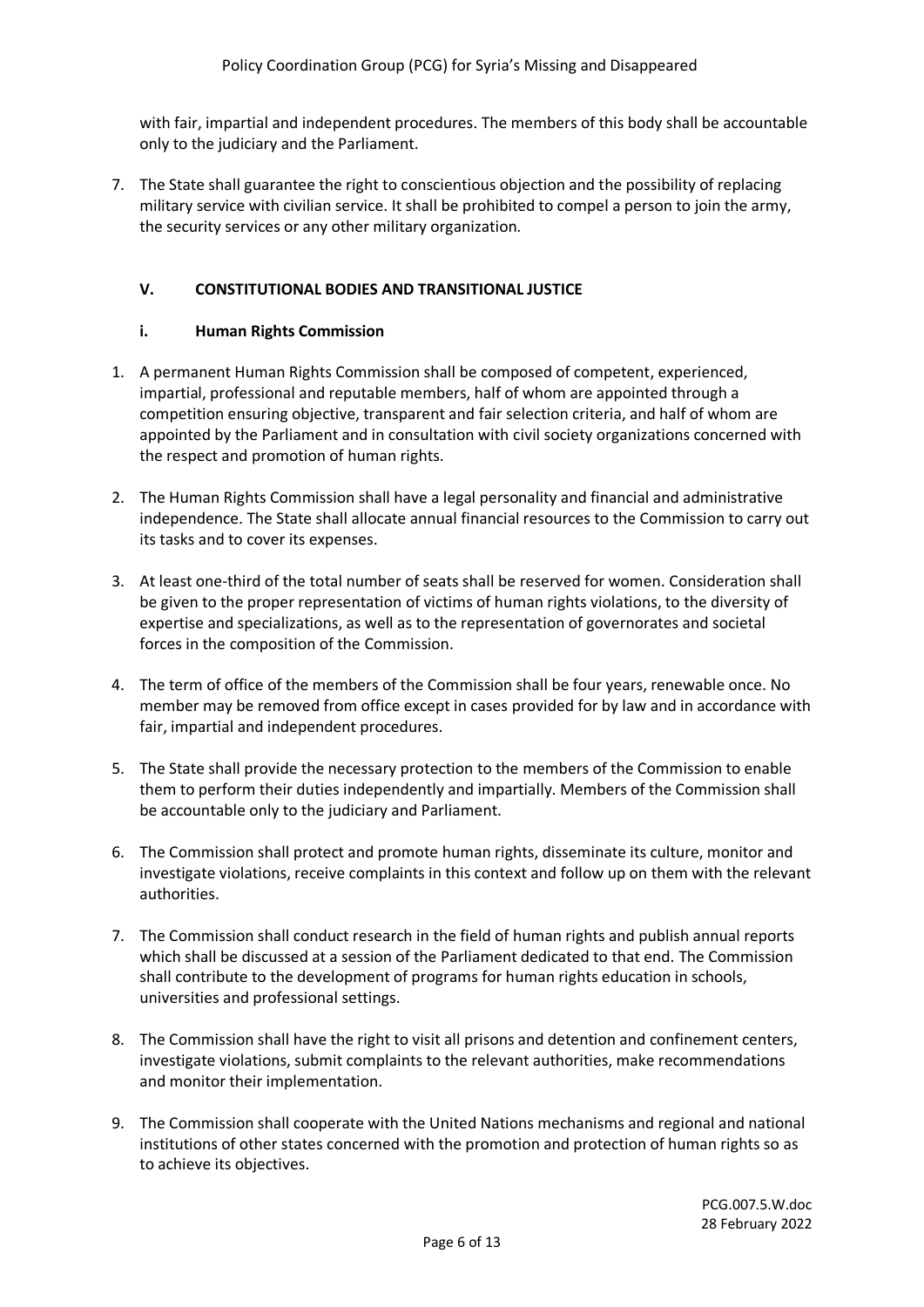- 10. State institutions shall be committed to facilitating the work of the Commission and to providing the information and assistance necessary for the proper performance of its tasks.
- 11. The Commission shall have the right to propose draft laws and shall be consulted during the formulation of draft laws relevant to its field of competence.

# **ii. Transitional Justice Measures**

- 1. The State shall immediately take all necessary measures to:
	- a. Reveal the circumstances and truth of gross human rights violations;
	- b. Search for missing persons in Syria, ensure the restoration of their rights, reveal the truth and circumstances of the death of the deceased, and locate and return their remains;
	- c. Cooperate with all concerned organizations and governments in searching for the missing Syrians outside Syria and bring back the remains of the deceased among them and hand them over to their families;
	- d. Ensure that those who contributed to the commission of human rights violations are held accountable in accordance with international standards and the requirements of national reconciliation;
	- e. Compensate victims of human rights violations in proportion to the harm suffered. Compensation includes material and moral forms, measures to address psychological and social impacts, and the rehabilitation and restoration of the victims' consideration;
	- f. Return any confiscated or seized property to its owners or legal representatives and ensure its free disposal, or offer compensation for such property.
- 2. In the context of the implementation of transitional justice measures, the principle of nonretroactivity of laws, the existence of a previous amnesty or the statute of limitations on crimes cannot be invoked.
- 3. The State shall be committed to involving victims and their families in the development and implementation of transitional justice programs.
- 4. The State shall take all necessary measures to prevent the recurrence of violations and conflict, to achieve national reconciliation and to establish sustainable peace and an environment conducive to the promotion and respect of human rights, including:
	- a. Revealing and addressing the root causes of societal conflicts;
	- b. Restructuring and structurally reforming state institutions and excluding the corrupt and human rights abusers from these institutions;
	- c. Disbanding all militias and armed organizations and expelling or prosecuting foreign forces and foreign combatants;
	- d. Taking the necessary measures to limit the establishment of armed forces and security services to the State, in accordance with the requirements of the rule of law and the constitutional provisions.

#### **iii. The Missing Persons Commission**

1. A Missing Persons Commission is established as an interim mechanism to support and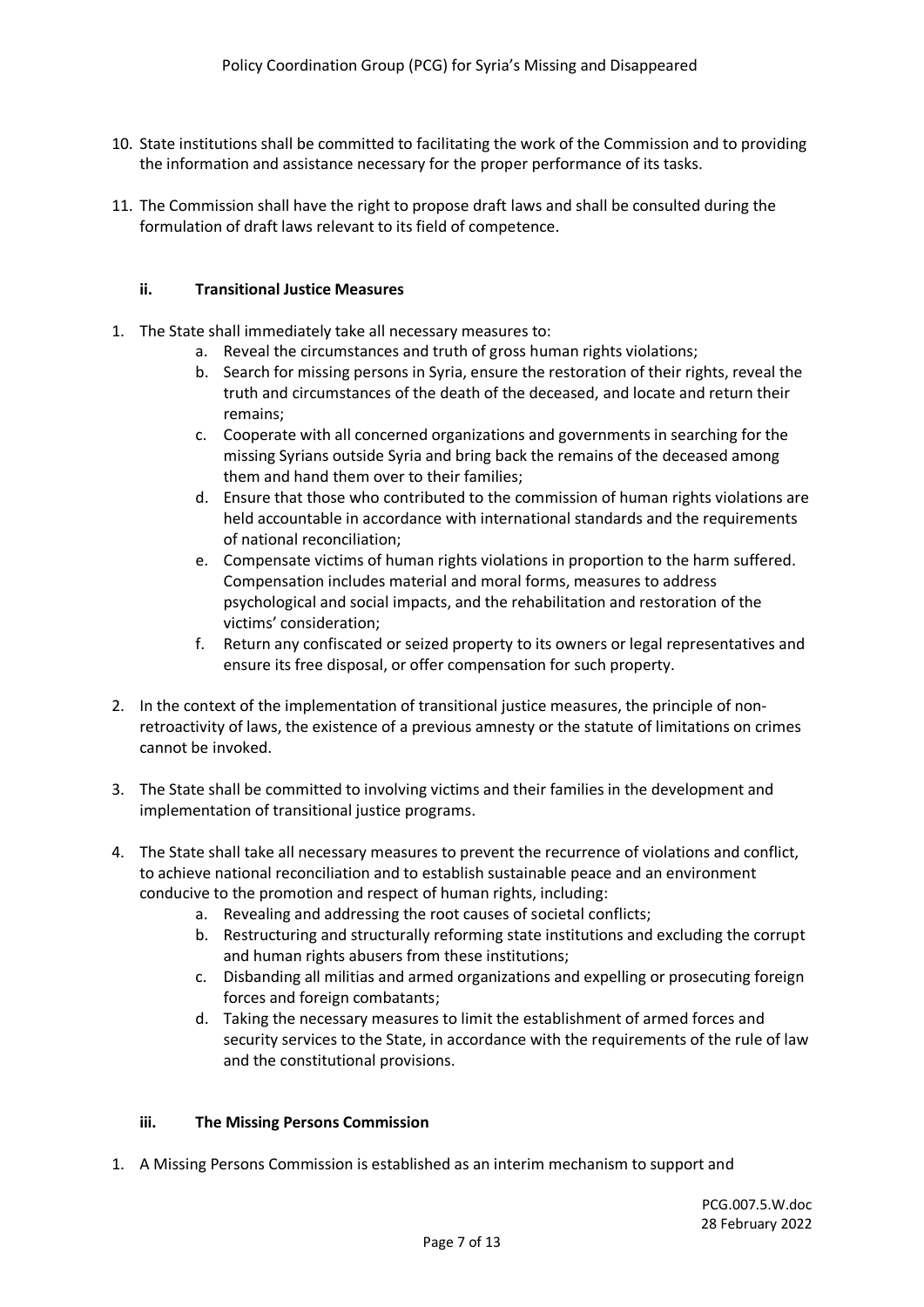coordinate with other relevant state bodies on the issue of the missing and disappeared, and to accompany the implementation of relevant transitional justice measures in its area of competence.

- 2. The Commission shall consider all cases of missing persons that occurred between 8 March 1963 and the date of adoption of this Constitution.
- 3. The work of the Commission shall be based on the centrality of the role and vision of the victims and their families in addressing the issue of the missing. In carrying out its work and activities, the Commission shall adopt the highest standards of integrity and ethical codes of conduct, including following an approach based on justice, independence, comprehensiveness, transparency, confidentiality, and impartiality, as well as non-alignment, and non-discrimination among victims on the basis of their religious, sectarian, racial, or ethnic affiliations, the type of violation, or the party that committed it.
- 4. The Commission shall have financial and administrative independence. It shall be composed of competent, experienced, impartial, professional and reputable members, half of whom are appointed by the Parliament and half by the Human Rights Commission, in consultation with representatives of the families of missing, victims and civil society organizations. The State shall allocate annual financial resources to the Commission to carry out its tasks and to cover its expenses.
- 5. Families and relatives of the missing shall be represented by at least one-third of the members of the Authority.
- 6. At least one-third of the members of the Commission shall be women. Consideration shall be given to the proper representation of civil society organizations and segments of society, and the diversity of expertise and specializations of the members, who shall include lawyers, forensic doctors, criminology experts, media professionals and academics.
- 7. The term of office of the members of the Commission shall be four years, renewable once. No member may be removed from office except in cases provided by law and in accordance with fair, impartial, transparent and independent procedures.
- 8. The State shall provide the necessary protection to the members of the Commission to enable them to perform their duties independently and impartially. Members of the Commission shall be accountable only to the judiciary and Parliament.
- 9. The Commission shall have the right to propose draft laws on missing persons and shall be consulted during the formulation of draft laws relevant to its field of competence.
- 10. The Commission shall support the public prosecutor's office, law enforcement and other relevant state bodies and institutions to investigate cases of enforced disappearances and missing persons and submit complaints to the relevant authorities.
- 11. All State institutions shall be committed to providing all forms of support and assistance to enable the Commission to fulfill its mandate.
- 12. All State agencies shall coordinate with the Commission when handling or following up on cases of missing persons, or communicating about them with any international, regional or local authorities, and shall provide the Commission with all necessary information in this regard.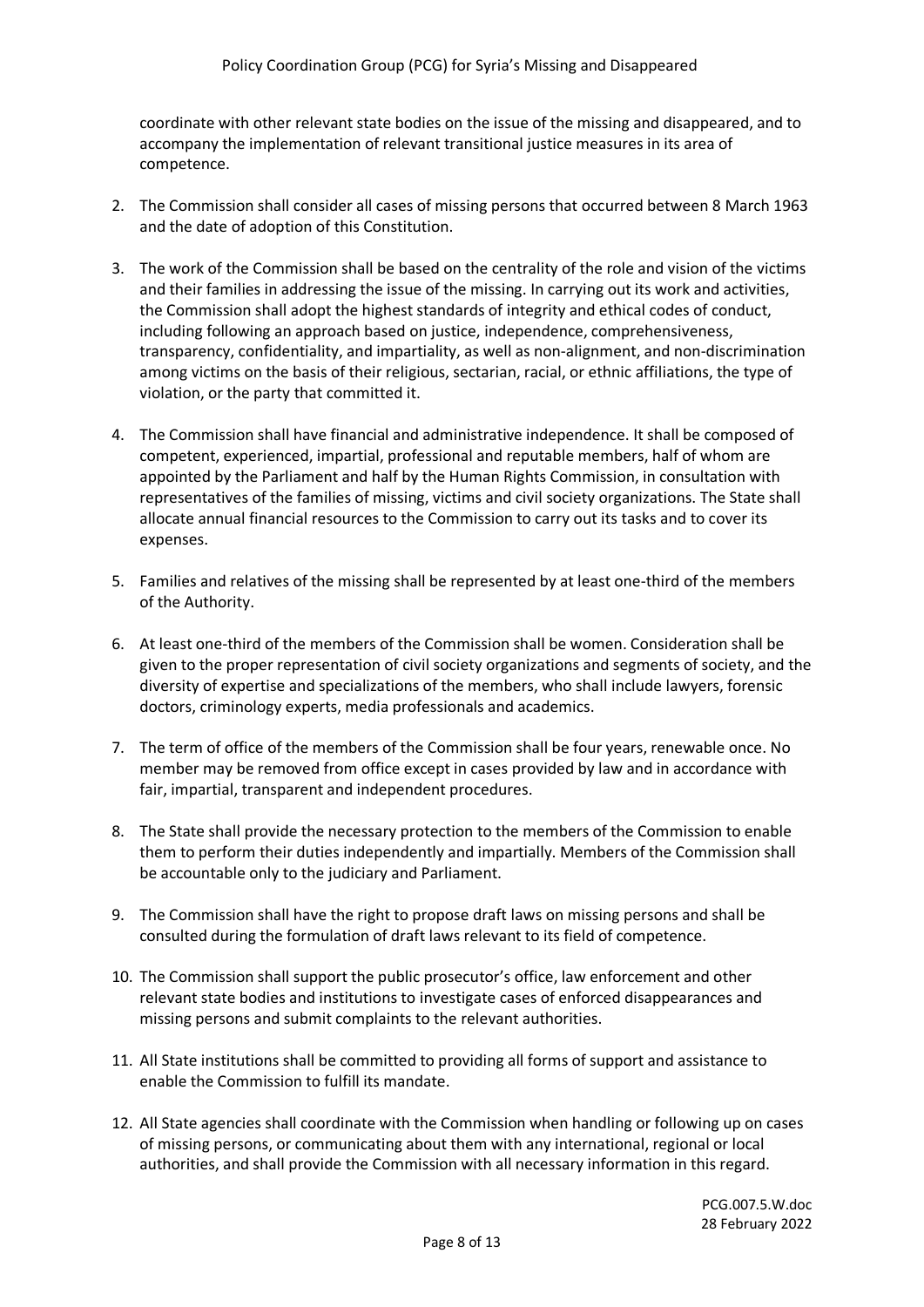- 13. The Commission shall publish biannual reports on cases of missing persons, which shall include information on its actions and results, as well as recommendations to international, regional, governmental and non-governmental actors involved in the issue of the missing. The Commission's reports shall be discussed at sessions of the Parliament dedicated to this purpose.
- 14. The Commission, in cooperation with all parties concerned, shall be committed to prepare a central registry that includes detailed information on persons sought, without any discrimination. The relatives or legal representatives of the missing person shall have the right to consult the information contained in this registry and its updates regarding the person concerned. The Commission and all other parties concerned shall undertake to maintain the confidentiality of the data and information contained in the central registry and to store it securely with any evidence.
- 15. The Commission shall have the right to contract, cooperate or communicate with any international, regional or local authority/body in order to fulfill its mandate. The Commission shall have the right to open centers and branches inside and outside the Syrian territories and to contract with permanent or temporary employees and with any expert or technical committee to assist it in carrying out its tasks.
- 16. The Commission shall be established within a maximum period of six months from the date of entry into force of this Constitution.

### **CONSTITUTIONAL PROVISIONS INDIRECTLY RELATED TO THE ISSUE OF THE MISSING**

#### **I. GENERAL PRINCIPLES**

- 1. Syria is a civil State founded on the principles of citizenship. Its system of political governance is based on human rights, political pluralism and the transfer of power through free and fair elections.
- 2. Sovereignty belongs to the people who are the source of all powers.

#### **II. RULE OF LAW**

- 1. All citizens, institutions and entities, public and private, including the State itself, are accountable to fair laws that are publicly promulgated and equally enforced.
- 2. No law shall be effective until it is published in the Official Gazette.

#### **III. STATE POWERS**

### **i. The Executive Power**

1. The president shall be elected for a term of four years by universal suffrage. The term of office of the President of the Republic shall not be renewed until four full years have elapsed since the end of his term of office. The candidate must not have held the office of President of the Republic for more than eight years. This article shall not be amended.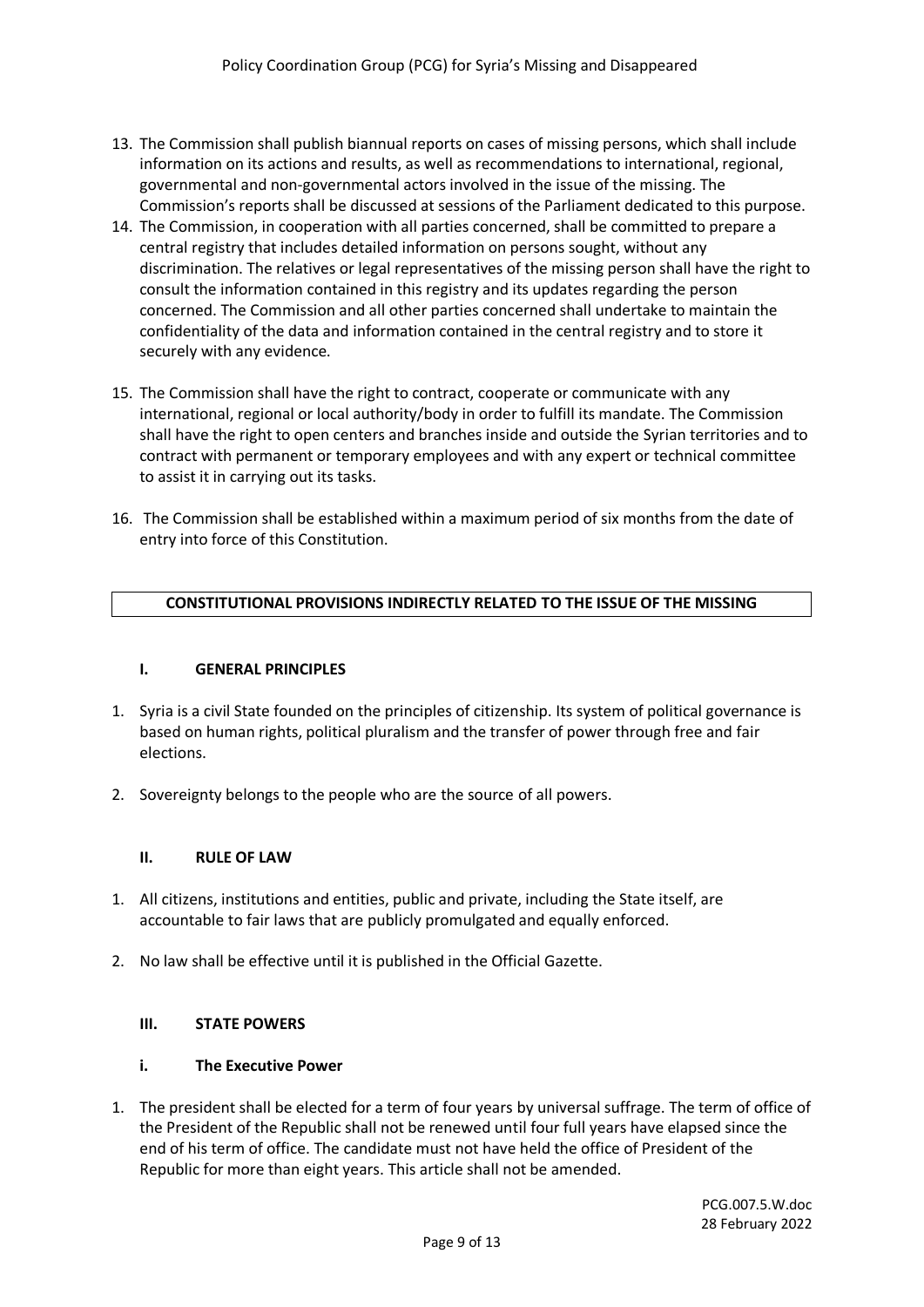## **ii. The Legislative Power**

- 1. The Parliament has the exclusive power to legislate and may not delegate this power to any other body.
- 2. General amnesty is decreed by a law that must be approved by a majority of the members of Parliament.
- 3. Parliamentary sessions shall be open to the public.
- 4. The opposition is an essential component of the Parliament. It shall have rights that enable it to discharge its duties in parliamentary work and guarantee its adequate and effective representation in all structures and activities of the Parliament.

### **iii. The Judicial Power**

- 1. The judiciary is an independent authority that guarantees the administration of justice, the supremacy of the constitution, the rule of law and the protection of individual and public rights and freedoms.
- 2. A High Judicial Council shall be formed to manage the affairs of the judiciary and to guarantee its independence.
- 3. The High Judicial Council is composed of seven members, headed by the President of the Court of Cassation. The members of the High Judicial Council shall include the Attorney General, the Head of the Judicial Inspection Department, and four judges elected from among the most senior judges in Syria.
- 4. Consideration shall be given to a proper representation of governorates in the composition of the High Judicial Council, and the representation of women must not be less than one-third of the members.
- 5. Judges shall enjoy immunity from dismissal and transfer, and interference in their work shall be prohibited. The appointment, transfer, assignment of judges to any position, as well as their punishment and dismissal, shall be reserved to the High Judicial Council.
- 6. Judges shall be bound to neutrality and impartiality and shall be prohibited from engaging in politics or affiliating with political parties.
- 7. The Public Prosecutor's Office is independent and is headed by the Attorney General. The Public Prosecutor's Office shall achieve justice. The State shall guarantee the independence of those selected to hold the positions of the Public Prosecutor's Office and shall appoint them on the basis of integrity and competence without bias, favoritism or discrimination.

# **IV. THE CONSTITUTIONAL COURT**

1. The Supreme Constitutional Court shall be composed of nine members. The High Judicial Council shall appoint two-thirds of the members from among the most senior judges in the country. The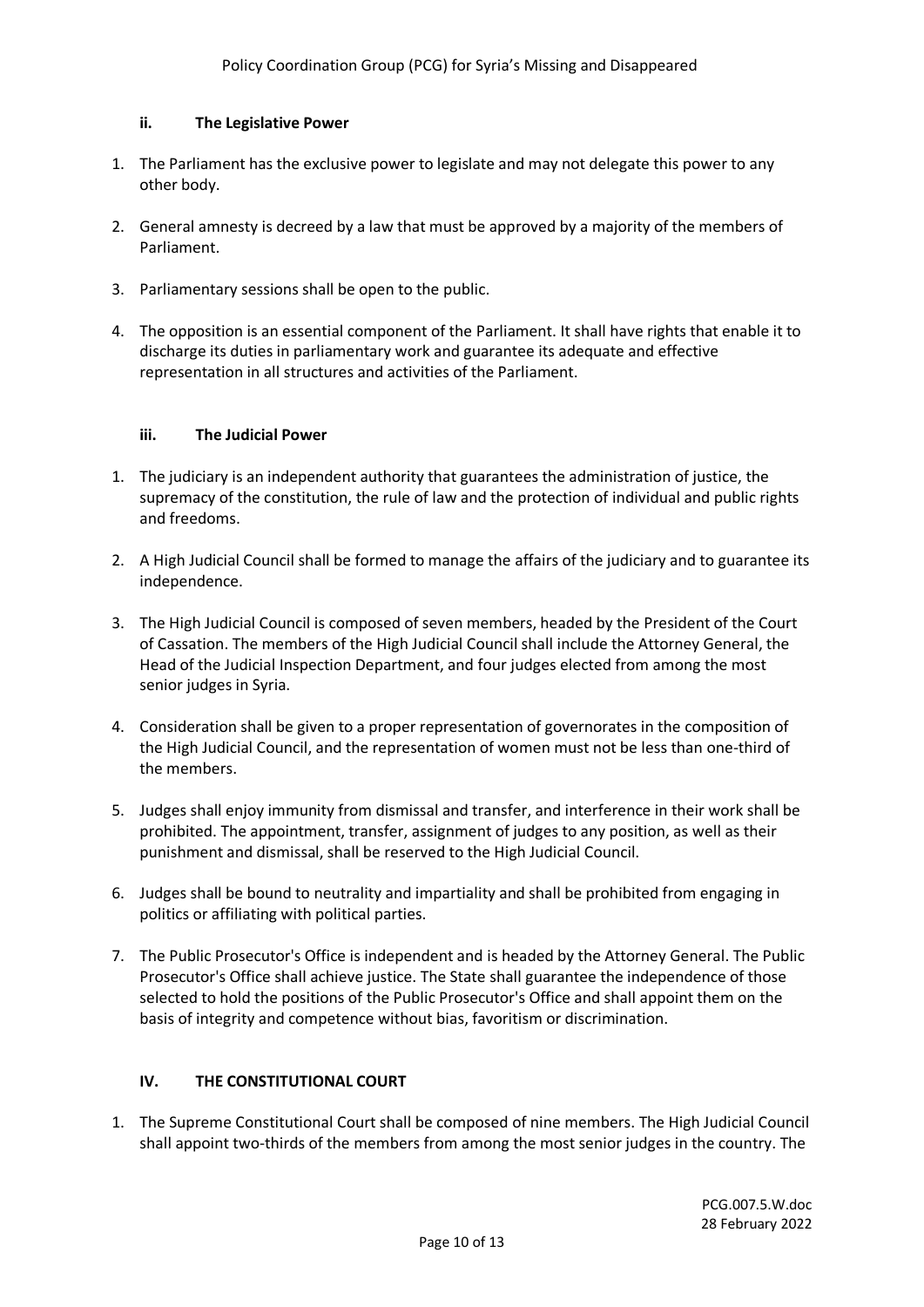President of the Republic, the Parliament and the Bar Association shall each appoint one member.

- 2. Consideration shall be given to a proper representation of governorates in the composition of the Constitutional Court, and the representation of women must not be less than one-third of the number of members.
- 3. Members of the Court shall elect one of the judges as president of the Court.
- 4. The term of membership in the Constitutional Court shall be nine years. One third of the membership of the Constitutional Court shall be renewed every three years.
- 5. The Supreme Constitutional Court shall have jurisdiction to review the constitutionality of draft laws and established laws. The Supreme Constitutional Court shall exclude draft laws that do not conform to the Constitution and shall annul any applicable legislation that does not conform to the Constitution. The Supreme Constitutional Court shall adjudicate disputes relating to the elections of the Parliament and the President of the Republic.
- 6. Ordinary courts and those with a direct personal interest and jurisdiction shall have the right to request the Supreme Constitutional Court to rule on the constitutionality of any legislation in force that contradicts constitutional rights and freedoms. The Constitutional Court shall rule on the constitutionality of any legislation by means of a reasoned decision within a maximum of 60 days from the date of referral to the Court.
- 7. Decisions of the Constitutional Court shall be published in the Official Gazette.

# **V. RIGHTS AND FREEDOMS**

#### **i. Equality**

- 1. Citizens have equal rights and duties and are equal before the law and the courts.
- 2. Any discrimination among citizens on the basis of race, color, sex, language, religion, caste, social origin, economic status, or religious, philosophical or political conviction, sexual orientation or physical or mental disability, or any other form of discrimination shall be prohibited.
- 3. The State shall promote women's equality with men in all rights, in accordance with the International Bill of Human Rights, and shall provide a safe environment for promoting women's participation in the process of comprehensive and sustainable development.
- 4. The State shall take all necessary legislative and non-legislative measures to prohibit genderbased discrimination and violence.
- 5. Discrimination between citizens and incitement of hatred and violence shall be criminalized by law.

#### **ii. Protection of Private Life and the Right to Freedom of Movement**

1. Everyone has the right to respect for his private and family life, his home and his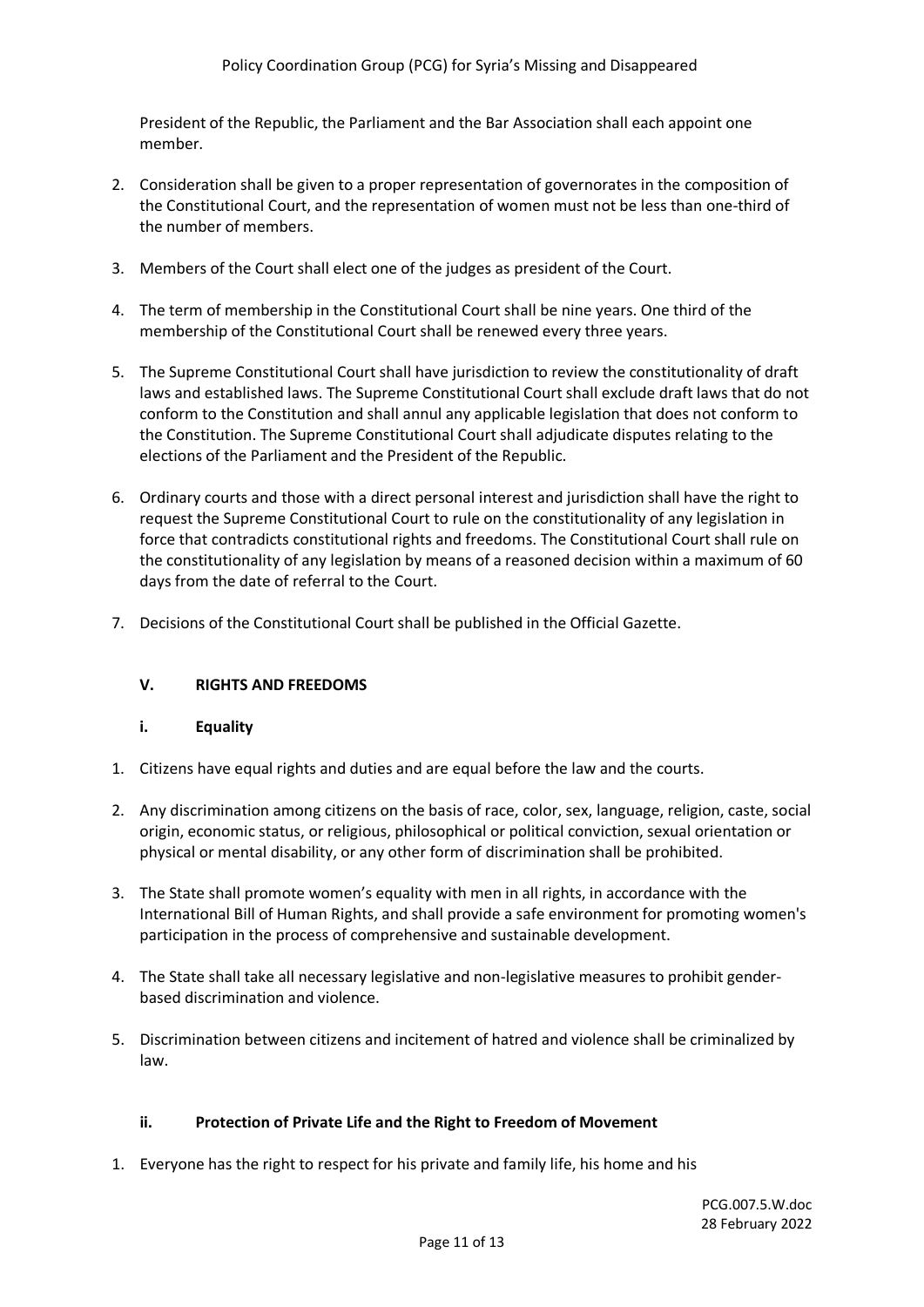communications, including postal and telephone correspondence.

- 2. Everyone has the right to be protected against the misuse of their personal data.
- 3. All citizens have the right to choose the place of residence, to move freely within the country and to leave and return to the country.

#### **iii. Freedom of Expression and Opinion and Access to Information**

- 1. Everyone has the right to freedom of expression and opinion including the right to share information with anyone.
- 2. Everyone has the right to receive and obtain information from public sources of information and state institutions.

#### **iv. Freedom of Information**

- 1. The State shall guarantee the freedom of the press, printing, publishing and other means of written and audio communication, as well as other forms of transmission, production and dissemination of information.
- 2. Censorship of the media shall be prohibited and the State shall guarantee its independence.
- 3. Imprisonment for political reasons shall be prohibited, and writers and journalists shall not be imprisoned because of their work or activities.

#### **v. The Right to Freedom of Peaceful Assembly and Association**

- 1. The State shall guarantee the right to peaceful assembly, peaceful demonstration and strike.
- 2. The State shall guarantee the right to form professional and humanitarian associations, and civic and trade unions, while preserving their independence.
- 3. Citizens shall have the right to join associations and to participate in their activities.
- 4. The State shall support and involve civil society organizations in the development process and in the development of state policies.
- 5. No pressure shall be exercised on anyone to join or become a member of any association, party, religious or political group.

#### **VI. PROTECTION OF VULNERABLE GROUPS**

- 1. Children and persons with disabilities are entitled to special protection according to their needs.
- 2. Every child born to a Syrian father or mother outside or inside Syria has the right to obtain Syrian citizenship and identity papers that allow him or her to enjoy all rights and on an equal footing